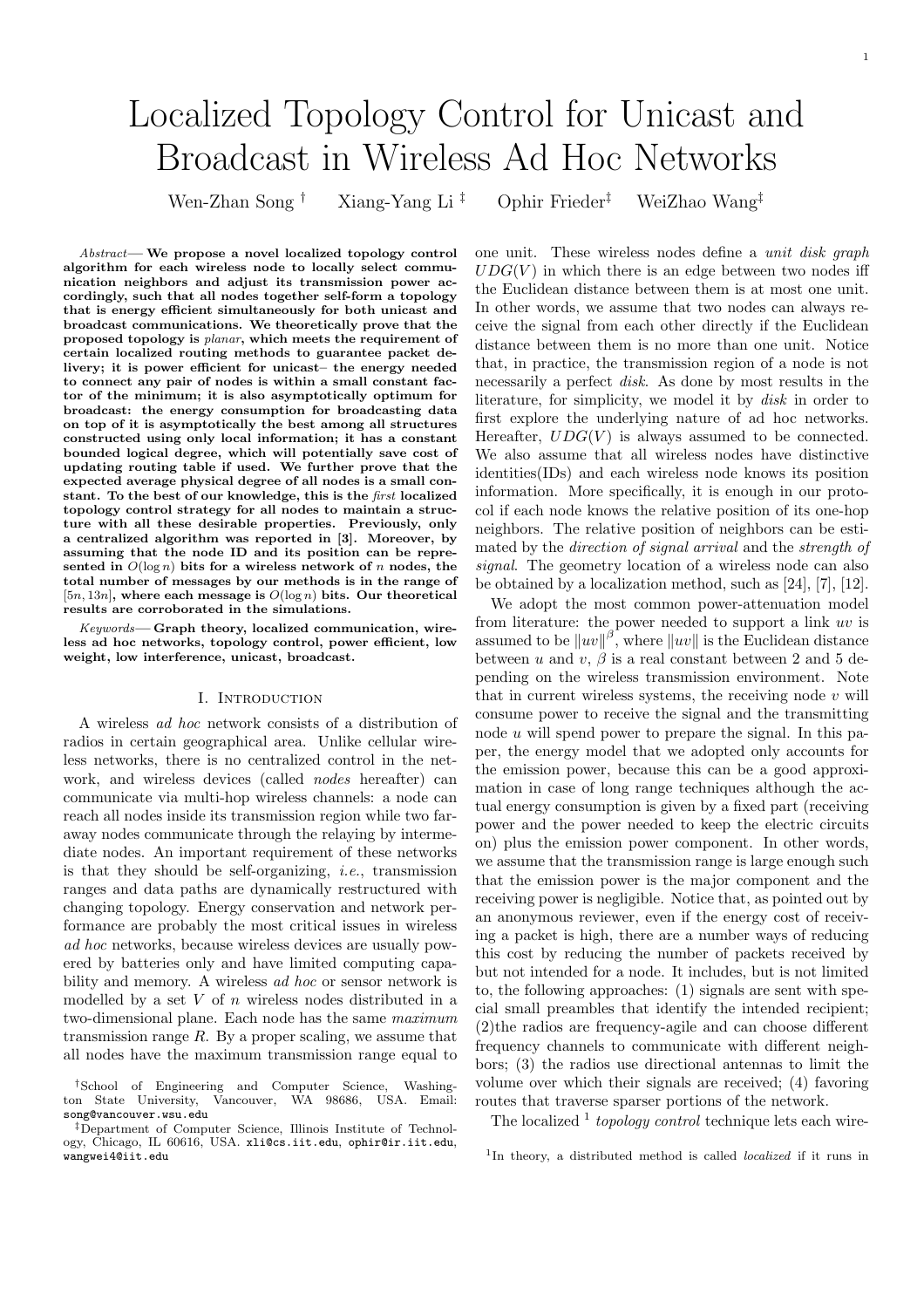less device locally adjust its transmission range and select certain neighbors for communication, while maintaining a decent global structure to support energy efficient routing and to improve the overall network performance. By enabling each wireless node to shrink its transmission power (which could be much smaller than its maximum transmission power) sufficient enough to cover its farthest selected neighbor in routing, topology control schemes can not only save energy and prolong network life, but also can improve network throughput through mitigating the MAC-level medium contention by using possibly shorter links. Unlike traditional wired and cellular networks, the movement of wireless devices during the communication could change the network topology in some extent. Hence, it is more challenging to design a topology control algorithm for ad hoc wireless networks: the topology should be locally and self-adaptively maintained with low communication cost, without affecting the whole network.

The main contributions of this paper are as follows. We present the first localized topology control strategy for all nodes to maintain a unified energy-efficient topology for unicast and broadcast in wireless ad hoc/sensor networks. In one single structure, we guarantee the following network properties:

1. power efficient unicast: given any two nodes, there is a path connecting them in the structure with total power cost no more than  $2\rho + 1$  times of the power cost of any path connecting them in the original network. Here  $\rho > 1$ is some constant that will be specified later in our algorithm. We assume that each node  $u$  can adjust its power sufficiently to cover its next-hop  $v$  on any selected path for unicast.

2. power efficient broadcast: the power consumption for broadcast is within a constant factor of optimum among all locally constructed structures. To prove this, we essentially prove that the structure is low-weighted: its total edge length is within a constant factor of that of Euclidean Minimum Spanning Tree (EMST). For broadcast or generally multicast, we assume that each node  $u$  can adjust its power sufficiently to cover its farthest down-stream node on any selected structure (typically a tree) for multicast.

3. bounded logical node degree: each node has to communicate with at most  $k-1$  logical neighbors, where  $k \geq 9$ is an adjustable parameter.

4. bounded average physical node degree: the expected average physical node degree is at most a small constant. Here the physical degree of a node  $u$  in a structure  $H$  is defined as the number of nodes inside the disk centered at u with radius  $\max_{uv \in H} ||uv||$ .

5. planar: there are no edges crossing each other. This enables several localized routing algorithms, such as [2], [15], [18], [19], to be performed on top of this structure and guarantee the packet delivery without using the routing table.

6. neighbors Θ-separated: the directions between any two logical neighbors of any node are separated by at least an angle  $\theta$ , which as we will see reduces the signal interference.

In graph theoretical terminologies, given a unit disk graph modelling the wireless ad hoc networks, we propose a localized method to build a low-weighted planar powerspanner with a bounded logical node degree. Here a geometric structure is called low-weighted if its total edge length is no more than a small constant factor of that of the Euclidean minimum spanning tree. To the best of our knowledge, it is the first known localized topology control strategy for all nodes together to maintain such a single structure with these desired properties. Previously, only a centralized algorithm was reported in [3]. Moreover, by assuming that the node ID and its position can be represented in  $O(\log n)$  bits each for a wireless network of n nodes, we show that the structure can be initially constructed using 5n to 13n messages.

In addition, we prove that the expected average node interference in the structure is bounded by a small constant. This is significant in its own due to the following reasons: it has been taken for granted that "a network topology with small logical node degree will guarantee a small interference" and recently Burkhart et al. [4] showed that this is not true generally. Our results show that, although generally a small logical node degree cannot guarantee a small interference, the expected average interference is indeed small if the logical communication neighbors are chosen carefully. All our theoretical results are corroborated in simulations.

The rest of the paper is organized as follows. In Section II, we review some prior arts in topology control, and summarize some preferred properties of network topology for unicast and broadcast. Section III presents an improved algorithm based on [31] to build a degree-bounded planar spanner with Θ-separated property. We then propose, in Section IV, the first localized topology control strategy to construct planar spanner with bounded-degree and low weight. We study the expected interference of various structures in Section V. In Section VI, we conduct extensive simulations to validate our theoretical results. Finally, we conclude our paper in Section VII.

# II. CURRENT STATE OF KNOWLEDGE

### A. Energy-Efficient Unicast Topology

Several structures have been proposed for topology control in wireless ad hoc networks. The relative neighborhood *graph*, denoted by  $RNG(V)$  [32], consists of all edges uv such that the intersection of two circles centered at  $u$  and v and with radius  $||uv||$  do not contain any vertex w from the set V. The Gabriel graph [10]  $GG(V)$  contains an edge uv if and only if  $disk(u, v)$  contains no other points of V, where  $disk(u, v)$  is the disk with edge uv as a diameter. For convenience, also denote GG and RNG as the intersection of  $GG(V)$  and  $RNG(V)$  with  $UDG(V)$  respectively. Both GG and RNG are planar. They are connected, and contain the Euclidean minimum spanning tree  $(EMST)$  of V if UDG is connected. RNG is not power efficient for unicast,

constant number of rounds [40]. In this paper, without causing confusion, the term *localized* means *localized communication*, *i.e.*, each node makes decisions only according to its local or neighborhood information.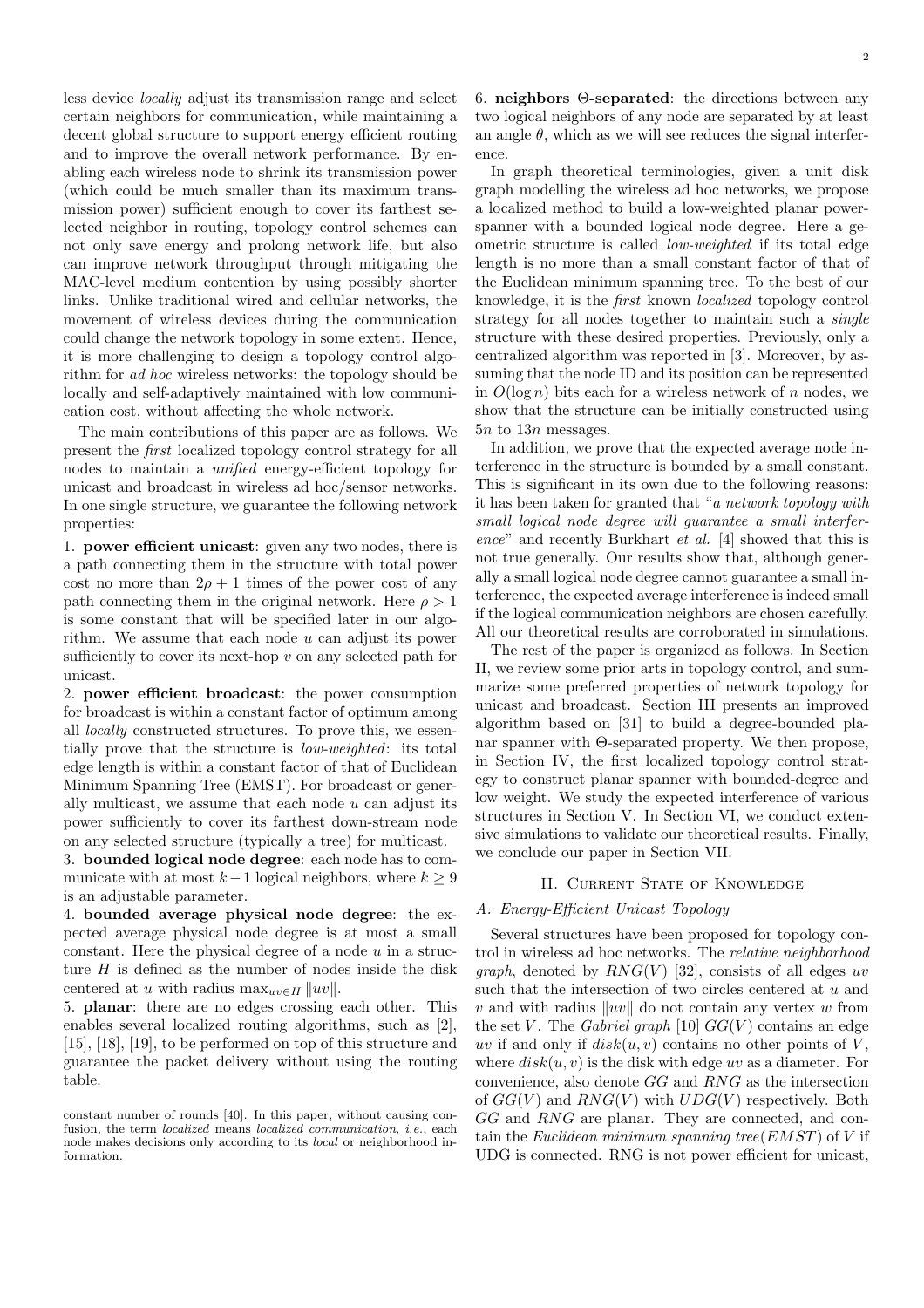since the power stretch factor of RNG is  $n-1$ . Both RNG and GG are not degree-bounded. The Yao graph [38] with an integer parameter  $k > 6$ , denoted by  $\overrightarrow{YG}_k$ , is defined as follows. At each node  $u$ , any  $k$  equally-separated rays originated at  $u$  define  $k$  cones. In each cone, choose the shortest edge  $uv \in UDG(V)$  among all edges emanated from u, if there is any, and add a directed link  $\overrightarrow{uv}$ . Ties are broken arbitrarily or by ID. The resulting directed graph is called the Yao graph. It is well-known that the Yao structure is power efficient for unicast. Several variations [22] of the Yao structure could have bounded logical node degree also. However, all Yao related structures are not planar graph.

Li et al. [20] proposed the Cone Based Topology Control (CBTC) algorithm to first focus on several desirable properties, in particular being an energy spanner with bounded degree. It is basically similar to the Yao structure for topology control. For each node  $u$ , the number of cones needed to be considered in the method proposed in [20] is about  $2n$ , where each node v could contribute two cones on both side of segment uv. Hence, the final topology is not necessarily a bounded degree graph. Bose et al. [3] proposed a centralized method with running time  $O(n \log n)$  to build a degree-bounded planar spanner with low weight for a twodimensional point set. However, the distributed implementation of this centralized method takes  $O(n^2)$  communications in the worst case for a set  $V$  of  $n$  nodes. Wang and Li [34] proposed the first efficient localized topology control algorithm to build a degree-bounded planar spanner BPS for wireless ad hoc networks. Though their method can achieve three desirable features: planar, degree-bounded, and power efficient, the theoretical bound on the node degree of their structure is a large constant. Especially, the communication cost of their method can be very high, although it is  $O(n)$  theoretically, which is achieved by applying the method in [5] to collect 2-hop neighbors information. The hidden constant is large: it is several hundreds. Recently, Song et al. [31] proposed two methods to construct degree-bounded planar power spanner, by applying the ordered Yao structures on Gabriel graph. They achieved better performance with much lower communication cost, compared with the method in [34]. One method in [31] only costs 3n messages for the construction, and guarantees that there is at most one neighbor node in each of the  $k = 9$  equal-sized cones. Worth to mention that, the structures proposed in [34], [31] do not guarantee lowweight, as will see later.

In summary, for energy efficient unicast routing, the topology is preferred to have following features:

1. Power Spanner: Formally speaking, a subgraph H is called a *power spanner* of a graph  $G$  if there is a positive real constant  $\rho$  such that for any two nodes, the power consumption of the shortest path in H is at most  $\rho$  times of the power consumption of the shortest path in  $G$ . Here  $\rho$  is called the *power stretch factor* or *spanning ratio*.

2. DEGREE BOUNDED: It is also desirable that the logical node degree in the constructed topology is bounded from above by a small constant. Bounded logical degree structures find applications in Bluetooth wireless networks since a master node can have only 7 active slaves simultaneously. A structure with small logical node degree will save the cost of updating the routing table when nodes are mobile. A structure with a small degree and using shorter links could improve the overall network throughout [17].

3. Planar: A network topology is also preferred to be planar (no two edges crossing each other in the graph) to enable some localized routing algorithms work correctly and efficiently, such as Greedy Face Routing (GFG) [2], Greedy Perimeter Stateless Routing (GPSR) [15], Adaptive Face Routing(AFR) [18], and Greedy Other Adaptive Face Routing (GOAFR) [19]. Notice that with planar network topology as the underlying routing structure, these localized routing protocols guarantee the message delivery without using a routing table: each intermediate node can decide which logical neighboring node to forward the packet using only local information and the position of the source and the destination.

# B. Energy-Efficient Broadcast Topology

Broadcast is also a very important operation in wireless ad hoc networks, as it provides an efficient way of communication that does not require global information and functions well with topology changes. For example, many unicast routing protocols [14], [25], [28], [27], [30] for wireless multi-hop networks use broadcast in the stage of route discovery. Similarly, several information dissemination protocols in wireless sensor networks use some forms of broadcast/multicast for solicitation or collection of sensor information [11], [13], [39]. Since sensor networks mainly [1] use broadcast for communication, how to deliver messages to all the wireless devices in a scalable and power-efficient manner has drawn more and more attention. Not until recently have research efforts been made to devise powerefficient broadcast structures for wireless ad hoc networks.

Notice that, a broadcast routing protocol can be interpreted as flood-based broadcasting on a subgraph of original communication networks, since any broadcast routing is viewed as an arborescence (a directed tree)  $T$ , rooted at the source node of the broadcasting, that spans all nodes. Once the structure is constructed, the broadcast is a simple flooding: once a node got the broadcast message from its logical neighbors for the first time, it will simply forward it to all its logical neighbors either through one-to-one or oneto-all communications. Let  $f_T(p)$  denote the transmission power of the node p required by broadcasting message on top of the tree  $T$ . We assume that the tree  $T$  is a directed graph rooted at the source of the broadcasting session: link  $pq \in T$  denotes that node p forwarded message to node q. For any leaf node p of T, clearly we have  $f_T(p) = 0$  since it does not have to forward the data to any other node. For any internal node p of T,  $f_T(p) = \max_{pq \in T} ||pq||^{\beta}$  under our energy model if an one-to-all communication model is our energy model if an one-to-all communication model is<br>used; and  $f_T(p) = \sum_{pq \in T} ||pq||^{\beta}$  under our energy model if an one-to-one communication model is used. In the literature, the one-to-all communication model (a node  $p$  transmits once at power  $\max_{pq \in T} ||pq||^{\beta}$  and all its downstream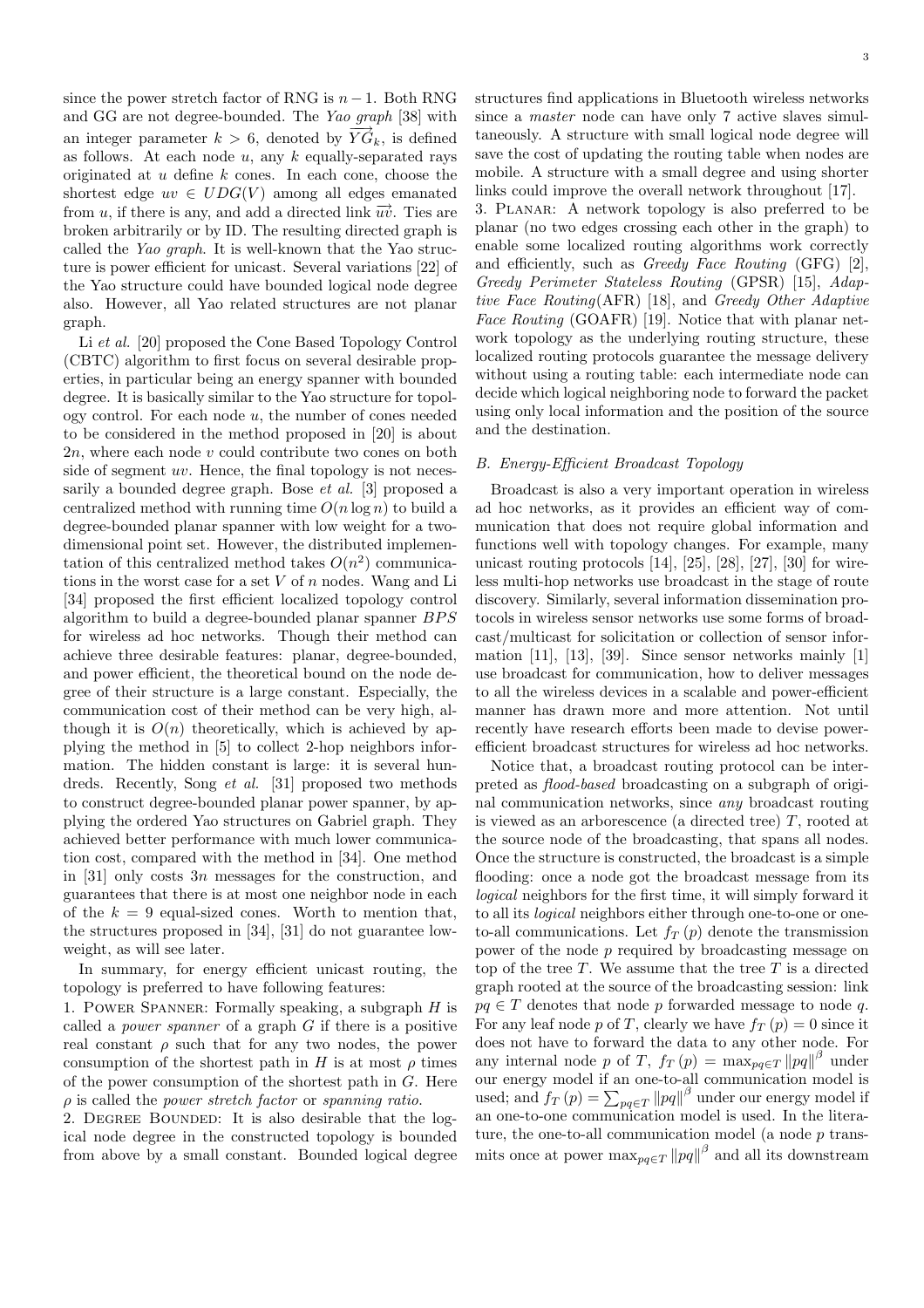nodes get the data) is typically assumed. The total energy required by T is  $\sum_{p \in V} f_T(p)$ .

Minimum-energy broadcast routing (MEB) in a simple ad hoc networking environment has been addressed in [8], [16], [36]. It is known [8] that the MEB problem is NPhard, *i.e.*, it cannot be solved in polynomial time unless P=NP. Three greedy heuristics were proposed in [36] for the MEB problem: EMST (minimum spanning tree), SPT (shortest-path tree), and BIP (broadcasting incremental power). Wan et al. [33] showed that the approximation ratios of EMST and BIP are at most 12; on the other hand, the approximation ratio of SPT is at least  $\frac{n}{2}$ , where *n* is the number of nodes. Unfortunately, none of the above structures can be formed and updated locally.

RNG, which can be constructed locally, has been used for broadcasting in wireless ad hoc networks [29]. However, an example was given in [21] to show that the total energy used by broadcasting on RNG could be about  $O(n^{\beta})$  times of the minimum. Several localized broadcasting protocols [37], [6] are proposed recently, however, all of them did not provide the theoretical performance bound. In fact, Li [21] showed that, there is no deterministic localized algorithm to find a structure that approximates the total energy consumption of broadcasting within a constant factor of the optimum. Furthermore, in the worst case, the energy cost for broadcasting on any locally constructed and connected structure is at least  $\Theta(n^{\beta-1})$  times the optimum for a network of  $n$  nodes. On the other hand, given any low-weighted structure H, i.e.,  $\omega(H) \leq O(1) \cdot \omega(EMST)$ , they proved the following lemma

Lemma 1: [21]  $\omega_{\beta}(H) \leq O(n^{\beta-1}) \cdot \omega_{\beta}(EMST)$ , where  $H$  is any low-weighted structure.

Here  $\omega(G)$  is the total length of the links in G, *i.e.*, Here  $\omega(G)$  is the total length of the links in G, *i.e.*,<br>  $\omega(G) = \sum_{uv \in G} ||uv||$ , and  $\omega_{\beta}(G)$  is the total power consumption of links in G, *i.e.*,  $\omega_{\beta}(G) = \sum_{uv \in G} ||uv||^{\beta}$ . Consequently, low-weighted structure is asymptotically optimal for broadcasting among any connected structures built in a localized manner. Notice that, the above analysis is based on the assumption that every link is used during the broadcast (one-to-one communication), such as using the TDMA scheme. Even considering one-to-all communication  $(i.e.,$ the broadcast signal sent by a node can be received by all nodes in its transmission region simultaneously), the above claim is also correct. The reason is basically as follows. Let  $B_s(H)$  be the total energy consumed by broadcasting on a structure  $H$  with sender  $s$  using the one-to-all communication model. Clearly, any flood-based broadcast based meation model. Clearly, **any** nood-based broadcast based<br>on a structure H consumes energy at most  $\sum_{e_i \in H} e_i^{\beta}$  if the message received by an intermediate node  $v$  is not forwarded to its parent, *i.e.*, the node that just forwarded this warded to its parent, *i.e.*, the node that just forwarded this message to v; and the total energy is at most  $2\sum_{e_i \in H} e_i^{\beta}$ if an intermediate node v blindly forward the data  $(i.e.,$ may also forward the message to its parent). On the other hand, the total energy  $B_s(H)$  used by any structure H mand, the total energy  $B_s(H)$  used by any structure  $H$ <br>is at least  $\sum_{e_i \in EMST} e_i^{\beta}/12$  [33]. Thus,  $B_s(EMST) \ge$ <br> $\sum_{e_i \in EMST} e_i^{\beta}/12 = \omega_{\beta}(EMST)/12$ . Then, if H is a  $\sum_{e_i \in EMST} \epsilon_i / 12 = \omega_\beta (EMST) / 12.$  Then, if H is a<br>low-weighted structure, we have  $B_s(H) \leq 2 \sum_{e_i \in H} e_i^2 =$   $O(n^{\beta-1}) \cdot \omega_{\beta}(EMST) \leq 12 \cdot O(n^{\beta-1}) \cdot B_s(EMST).$ Consequently, we have the following lemma.

Lemma 2: The broadcast based on any low-weighted structure H consumes energy at most  $O(n^{\beta-1})$  times of the minimum-energy broadcast. And the bound  $O(n^{\beta-1})$ is tight.

In summary, to enable energy efficient broadcasting, the locally constructed topology is also preferred to be *low*weighted:

4. Low Weighted: the total link length of final topology is within a constant factor of that of EMST.

Recently, several localized algorithms [21], [23] have been proposed to construct low-weighted structures, which indeed approximate the energy efficiency of EMST as the network density increases. However, none of them is power efficient for unicast routing.

To our best knowledge, all known topology control algorithm can not support power efficient unicast and broadcast in same structure. It is indeed challenging to design a unified topology, especially due to the trade off between spanner and low weight property. The main contribution of this paper is to address this issue. We will present the first efficient distributed method to construct a planar degreebounded spanner with low-weight.

## III. Power-Efficient Topology for Unicast

The ultimate goal of this paper is to construct a unified topology that is power-efficient for both unicast and broadcast, in addition to be planar and have a constant bounded logical node degree. To achieve this ultimate goal, in this section, we first present a new method that can construct a power-efficient topology for unicast. We will prove that the constructed structure is a power-spanner, planar and has bounded node degree. Furthermore, it has an extra property: any two neighbors of each node are separated by at least a certain angle  $\theta$ . Hereafter, we call it the  $\Theta$ separation property. As we will see later that this property further reduces the interference, especially when adopting directional antennas for transmission. This property also makes the proof much easier that the structure constructed in the next section is also power-efficient for broadcast.

One possible way to construct a degree-bounded planar power spanner is to apply the Yao structure on Gabriel graph, since GG is already planar and has a power stretch factor exactly 1. In [22], Li et al. showed that the final structure by directly applying the Yao structure on GG is a planar power spanner, called  $Ya\circ GG$ , but its in-degree can be as large as  $O(n)$ , as in the example shown in Figure 1(b). In [31], Song *et. al* proposed two new methods to bound node degree by applying the ordered Yao structures on Gabriel graph. The structure  $SYaoGG$  in [31] guarantees that there is at most one neighbor node in each of the  $k$  equal-sized cones. In this section, we will propose an improved algorithm to further reduce the medium contention by selecting less communication neighbors and separating neighbors wider.

Before we give the algorithm, we first define a concept called  $\theta$ -Dominating Region.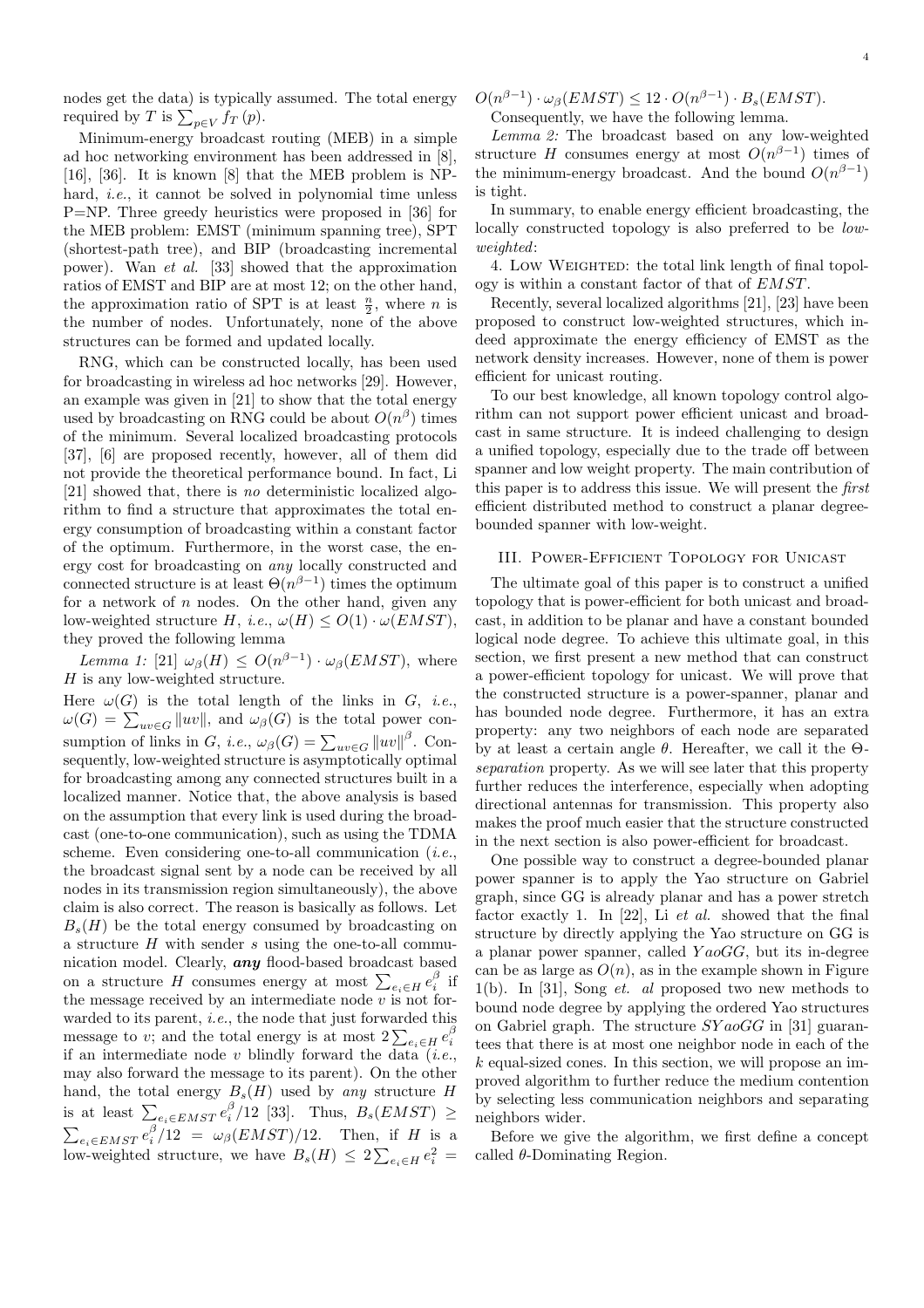

Fig. 1. Several planar power spanners on the UDG shown in (a). Here  $k = 9$  during constructing  $SYaoGG$  and  $S0GG$ .

Definition 1:  $\theta$ -DOMINATING REGION: For each neighbor node v of a node u, the  $\theta$ -dominating region of v is the  $2\theta$ -cone emanated from u, with the edge uv as its axis.

Using the concept of  $\theta$ -dominating region instead of absolute cone partition in SYaoGG [31], our new method can further reduce the node degree bound by 1 and we are able to prove that any two neighbors of each node are guaranteed to be separated by at least an angle  $\theta$ . We call this as Θ-separation property, which can further reduce interference especially while sending message through directional antennas. The final topology will be called  $S\Theta GG$ . Intuitively, the communication interference in SΘGG will be smaller that the interference in  $SYaoGG$ , which is also verified later by simulations as shown in Figure 7(e) and (f).

The basic idea of our method is as follows. Since the Gabriel graph is planar and power-spanner, we will remove some links of GG to bound the nodal degree while not destroy the power-spanner property. The basic approach of bounding the nodal degree is to only keep some shortest link in the  $\theta$ -Dominating region for every node. We process the nodes in a certain order. A node is marked WHITE if it is unprocessed and is marked Black if it is processed. Originally all nodes are marked WHITE. Initially, a node elects itself to start processing its neighbors if its  $ID<sup>2</sup>$  is smaller than all its WHITE logical neighbors in the Gabriel graph. Assume that a node  $u$  is to be processed. It keeps the link to the closest BLACK neighbor, say  $v$ , in GG, and removes all links to all neighbors in the  $\theta$ -dominating re*gion* of  $v$ . In other words, the neighbor  $v$  dominates all other neighbors in its  $\theta$ -dominating region. It then repeats the above procedure until no Black logical neighbors in GG are left. The similar rules will be applied to keep or eliminate WHITE logical neighbors. Node  $u$  then marks itself Black. The algorithm terminates when all nodes are marked Black. The remaining links form the final structure, called  $S\Theta GG$ .

In our new algorithm, a data structure will be used:  $N(u)$  is the set of neighbors of each node u in the final topology, which is initialized as the set of neighbor nodes in GG. We are now ready to present out algorithm, which constructs a degree- $(k-1)$  planar power spanner, as follows (see Algorithm 1).

It is easy to show that the final topology based on Yao

Algorithm 1 SΘGG: Power-Efficient Unicast Topology

- 1: First, each node self-constructs the Gabriel graph GG locally. The algorithm to construct GG locally is wellknown, and a possible implementation may refer to [31]. Initially, all nodes mark themselves WHITE, *i.e.*, unprocessed.
- 2: Once a WHITE node  $u$  has the smallest ID among all its WHITE neighbors in  $N(u)$ , it uses the following strategy to select neighbors:
	- 1. Node u first sorts all its Black neighbors (if available) in  $N(u)$  in the distance-increasing order, then sorts all its WHITE neighbors (if available) in  $N(u)$  similarly. The sorted results are then restored to  $N(u)$ , by first writing the sorted list of Black neighbors then appending the sorted list of WHITE neighbors.

2. Node u scans the sorted list  $N(u)$  from left to right. In each step, it keeps the current pointed neighbor  $w$ in the list, while deletes every *conflicted* node  $v$  in the remainder of the list. Here a node  $v$  is conflicted with  $w$ means that node  $v$  is in the  $\theta$ -dominating region of node w. Here  $\theta = 2\pi/k$   $(k > 9)$  is an adjustable parameter. Node u then marks itself BLACK, *i.e.* processed, and notifies each deleted neighboring node v in  $N(u)$  by a broadcasting message UPDATEN.

- 3: Once a node  $v$  receives the message UPDATEN from a neighbor u in  $N(v)$ , it checks whether itself is in the nodes set for deleting: if so, it deletes the sending node u from list  $N(v)$ , otherwise, marks u as BLACK in  $N(v)$ .
- 4: When all nodes are processed, all selected links  $\{uv|v \in$  $N(u)$ ,  $\forall v \in GG$  form the final network topology, denoted by  $S \Theta G G$ . Each node can shrink its transmission range as long as it sufficiently reaches its farthest neighbor in the final topology.

graph, such as  $SYa_0GG$  [31], may vary as the choice of the direction of cones varies. Here,  $S\Theta GG$  does not rely on the absolute cone partition by adopting the new concept of  $\theta$ dominating region. Hence, given the point set V,  $S \Theta G G$  is unique. In addition, the average logical node degree, interference and transmission range of SΘGG is expected to be smaller than  $SYaoGG$  too. Furthermore, it is interesting to notice that the theoretical bound on the spanning ratio for  $S \Theta G G$  is same as  $SYa \circ GG$ , which is proved later in Theorem 4.

 $Lemma 3: Graph S<sub>0</sub>GG is connected if the underlying$ graph GG is connected. Furthermore, given any two nodes

<sup>2</sup> It is not necessary to use ID here. We can also use some other mechanism to elect a certain node to perform the remaining procedures first. For example, we can use the RTS/CTS mechanism provided in the MAC layer to achieve this: the node that first successfully sent a RTS signal within its one-hop neighborhood will be elected. In this paper, we use ID just for the sake of easy presentation.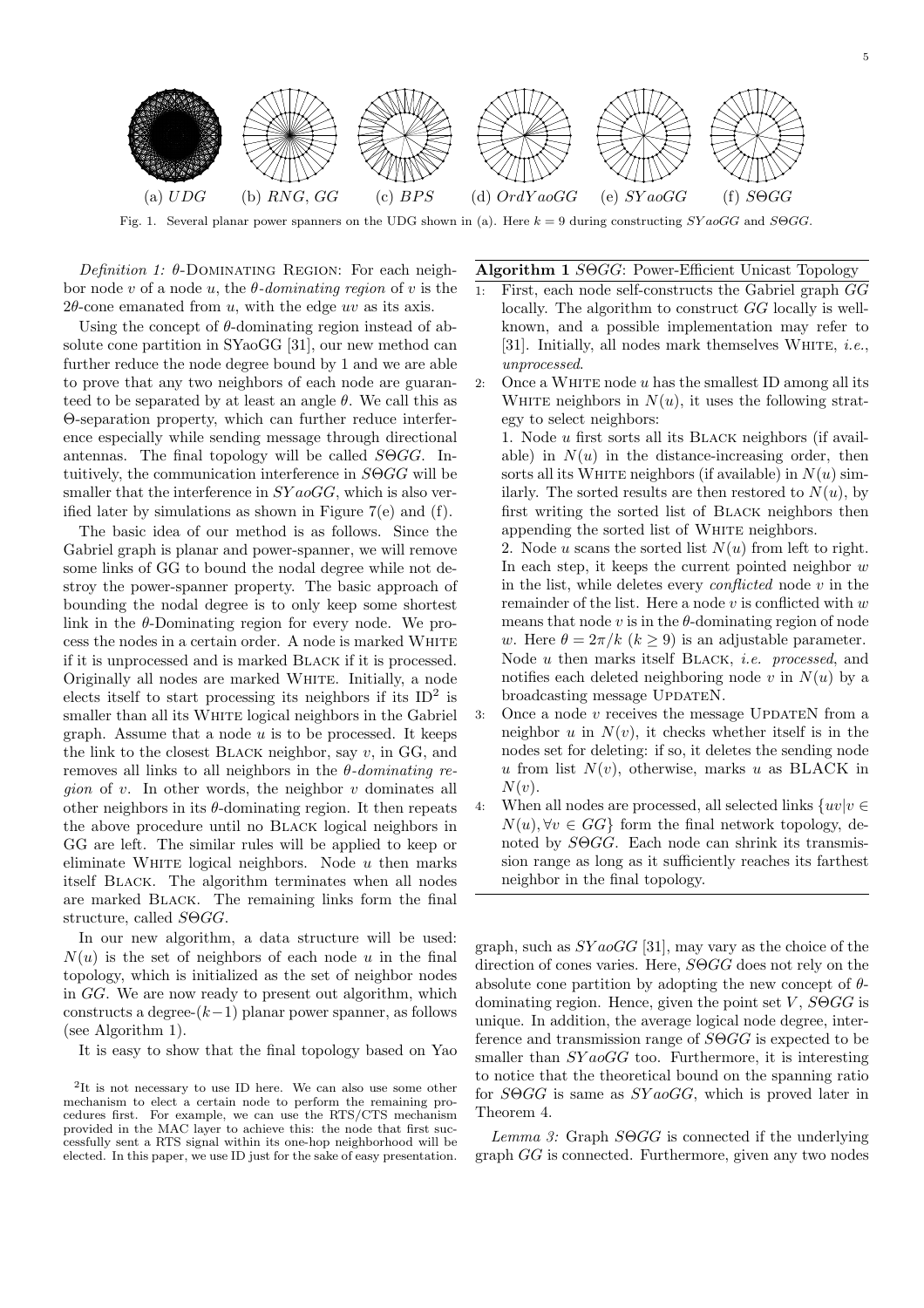u and v, there exists a path  $\{u, t_1, ..., t_r, v\}$  connecting them u and v, there exists a path  $\{u, t_1, ..., t_r, v\}$  connects<br>such that all edges have length less than  $\sqrt{2}||uv||$ .

Proof: We prove the connectivity by contradiction. Suppose a link uv is the shortest link in UDG whose connectivity is broken by Algorithm 1. W.l.o.g, assume the link uv is removed while processing node u, because of the existence of another node w.



Fig. 2. Two cases when  $uv$  is removed while processing  $u$ .

As shown in Figure 2, there are only two cases (ties are broken by ID) that the link  $uv$  can be removed by node  $u$ : 1. **Case a**:  $\|uw\| < \|uv\|$ . Notice that ∠vuw  $\leq \theta < \pi/4$ , hence  $\|wv\| < \|uv\|$ . In other words, both link wv and uw are smaller than link uv. Since there are no paths  $u \leftrightarrow v$ according to the assumption, either the path  $u \leftrightarrow w$  or  $v \leftrightarrow w$  is broken. That is to say, either the connectivity of wv or uw is broken. Thus, uv is not the shortest link whose connectivity is broken, it is a contradiction.

2. **Case b:**  $\|uw\| > \|uv\|$ . It happens only when node w is processed and node v is unprocessed. Similarly,  $\angle vuw \leq$ θ < π/4 < ∠uwv (otherwise ∠uvw > π/2 violates the Gabriel graph property), hence  $\|wv\| < \|uv\|$ . Since node w is a processed node and node u decides to keep link uw, the link uw will be kept in SΘGG. According to assumption that u and v are not connected in  $S \odot G G$ , w and v are not connected either. That is to say, uv is not the shortest link whose connectivity is broken. It is a contradiction.

This finishes the proof of connectivity. Notice that the above proof implies that the shortest link uv in UDG is kept in the final topology. Clearly, the shortest link uv is in GG. Link uv cannot be removed in our algorithm due to the case illustrated by Figure 2 (a). Assume, for the sake of contradiction, that  $uv$  is removed due to the case (b) where  $\|uw\| > \|uv\|$  and w is processed when processing u. Then  $\|wv\| < \|uv\|$  is a contradiction to that uv is the shortest link in UDG.

We then show by induction that, given any link  $uv$  in UDG, there is a path connecting them using edges with UDG, there is a path connecting them using edges with<br>length at most  $\sqrt{2}||uv||$ . Assume uv is removed when processing  $u$ , due to the existence of link  $uw$ . We build a path connecting u and v by concatenating u  $\leftrightarrow$  w and w  $\leftrightarrow$  v, as shown in Figure 2. It is easy to see that the longest link as shown in Figure 2. It is easy to see that the longest link<br>of the path is less than  $\sqrt{2}||uv||$ , which occurs in case (b). In this case, the link  $uw$  must be kept because both endpoints are *processed*, and  $||uw|| < \sqrt{2}||uv||$ . This finishes the proof.  $\overline{\phantom{a}}$ 

The property that for any link uv, there is a path connecting them such that the links on the path have length necting them such that the links on the path have length<br>at most  $\sqrt{2}||uv||$  is crucial for our later proof that our Algorithm 2 builds a low-weighted bounded degree planar spanner.

Theorem 4: The structure SΘGG has node degree at most  $k - 1$  and is planar power spanner with neighbors Θ-separated. Its power stretch factor is at most  $ρ =$  $\frac{\sqrt{2}^{\beta}}{1-(2\sqrt{2}\sin\frac{\pi}{k})^{\beta}}$ , where  $k \geq 9$  is an adjustable parameter.

Proof: The proof would be similar with the proof of  $SYaoGG$  in [31]. The only difference is that, we used the concept of dominating cones instead of Yao graph. While the power stretch factor remains the same theoretically, the degree bound is reduced from k to  $k - 1$ . Obviously, the links in SΘGG are Θ-separated, in other words, the direction of any two neighbors of a node is Θ-separated.

Figure 1 (e) and (f) show the difference of  $SYaoGG$  and SΘGG. Compared with  $SYaogG$ , SΘGG is more evenly distributed and has a lower node degree.

# IV. Unified Power-Efficient Topology for Unicast and Broadcast

To the best of our knowledge, so far, no localized topology control algorithm has achieved all the desirable properties summarized in Section II: degree-bounded, planar, power spanner, low-weighted. Those properties have attracted lots of research interest in computational geometry area. As shown in section II, they also enable energy efficient unicast and broadcast routings in wireless ad hoc networks. Recall that, spanner property ensures that an energy efficient path is always kept for any pair of nodes, hence it is a necessary condition to support energy efficient unicast. While low-weighted structure is optimal for broadcast among any connected structures built in localized manner. Unfortunately, all the known spanners, including Yao [38], GG [10] and the recent developed degreebounded planar spanners BPS [34], SY aoGG, OrdY aoGG [31] and SΘGG, are not low-weighted. As illustrated in Figure 1, all of them will keep at least  $\frac{n-1}{2}$  links between the two circles, while EMST (in Figure  $4(\tilde{b})$ ) will keep only one link between them. Hence the weight of any of them is at least  $O(n) \cdot w(EMST)$ .

Worth to clarify that, in this section, we are interested in finding a subgraph to enable efficient broadcast routings, even based on the simple-flooding method. We do not aim to substitute known broadcasting protocols. In fact, the methods used in those localized broadcasting protocols [37], [6] can be applied on the low-weighted structures to conserve more energy. The main contribution of low-weighted structure is that it bounds the worst case performance for broadcasting.

Several known localized algorithms are given in [21], [23] to generate low-weighted graphs. In their algorithms, given a certain structure  $G$ , for any two links uv and xy of a graph G, they remove  $xy$  if  $xy$  is the longest link among quadrilateral uvxy, as illustrated in Figure 3(a). They proved that the final structures are low-weighted if  $G$  is RNG' [21] or LMST<sub>2</sub> [23]. Obviously, they are not spanners. In fact, their techniques can not be applied to spanner graphs to bound the weight without losing the spanner property. Figure 3(b) illustrates an example by applying their algorithms to SΘGG.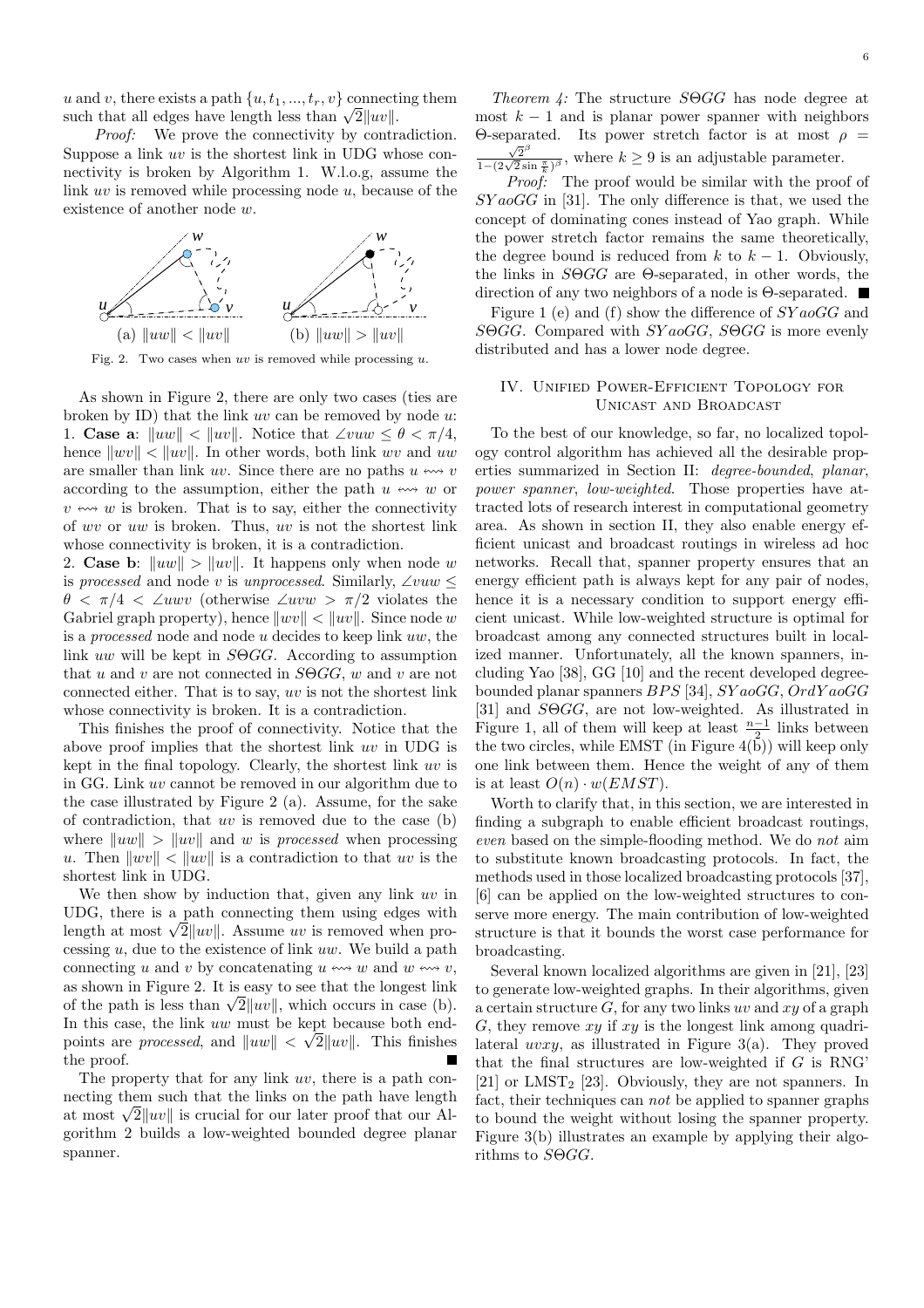

 $(a)$  the basic idea  $(b)$ the previous methods do not work on Fig. 3. Illustration of the method to build low-weighted graph

The node ID of  $v_i$  is i,  $\angle v_1v_3v_4 < \theta$  and  $||v_1v_3||$  >  $||v_3v_4|| > \max(||v_1v_2||, ||v_2v_4||)$ . While constructing  $S\Theta GG$ , first node  $v_1$  selects  $v_1v_2$  and  $v_1v_3$  as its incident logical links and node  $v_2$  selects  $v_2v_1$  and  $v_2v_4$ , then node  $v_3$  selects  $v_3v_1$  and deletes  $v_3v_4$ . Hence  $v_3v_4 \notin S\Theta GG$ . If applying the rule described in [21], [23], the link  $v_1v_3$  will also be deleted because  $||v_1v_3|| > \max(||v_1v_2||, ||v_2v_4||, ||v_3v_4||).$ Then the graph will be disconnected. Then we can conclude that simple extension of methods in [23] on top of SOGG does not even guarantee the connectivity, nor to say power-spanner property.

Indeed, the spanner property and low-weight property are not easy to be achieved at same time. Intuitively, the spanner property requires to keep more links, while the low-weight property requires to keep less links from original graph. In the following, we will describe a novel algorithm to build a low-weighted structure from  $S \Theta G G$ , while keeping enough links to guarantee the power efficiency. Figure 4 illustrates the difference of LSΘGG from SΘGG and  $LMST<sub>2</sub>$ .



Fig. 4. The difference between  $LS\Theta GG$ ,  $S\Theta GG$  and  $LMST_2$ .

Algorithm 2 presents our new method that constructs a bounded degree planar power-spanner that is also lowweighted. Although our algorithm produces only powerspanner here, it can be extended to produce also the lengthspanner if it is needed. To get a length-spanner, we construct the structure  $LDel^2$  (defined in [35]) instead of the Gabriel graph used in our algorithm. It was proved in [35] that  $LDel^2$  is a planar, length-spanner, and can be constructed using only  $O(n)$  messages. The basic idea of our new method is as follows. Since the graph SΘGG is already planar, power-spanner, and has bounded-degree, we will remove some of its edges to guarantee that the resulting topology is low-weighted while not destroying the powerspanner property. Notice that removing edges will not break the planar property and the bounded-degree property. In all previous methods presented in the literature, a node x decides to remove or keep links that are incident on x, i.e., it only cares about the incident edges. While, in the method presented here, a node  $x$  will decide whether

to keep or remove links for not only incident links, but also the links that are incident on one of its neighbors. To guarantee a low-weight property the methods presented in [21], [23] remove some links from a certain structure such that the remaining links satisfy the isolation property: for each remaining link xy, the disk centered at the midpoint of xy using a radius proportional to  $||xy||$  does not intersect with any other remaining links. They achieved this property by removing a link xy if there is another link uv such that  $xy$  is the longest link in the quadrilateral  $uvyx$ . However, this simple heuristic cannot guarantee the spanner property. Consider a link xy in some shortest path from s to t. See Figure 3(a) for an illustration. Link  $xy$ will be removed due to the existence of link uv. Link uv could also later be removed due to the existence of another link  $u_1v_1$ , which could also be removed due to the existence of another link  $u_2v_2$ , and so on. See Figure 5 (b) for an illustration of the situation where a sequence of links will be removed: all links  $u_i v_i$ , for  $i \geq 2$  will be removed. Consequently, the shortest path connecting nodes  $u_n$  and  $v_n$ could be arbitrarily long in the resulting graph.

Thus, instead of blindly removing all such links  $xy$  whenever it is the longest link in a quadrilateral  $uvyx$ , we will keep such a link when the links in its certain neighborhood have been removed. To do so, among all links from a graph, such as  $S\Theta GG$ , that is planar, bounded-degree, power-spanner, we implicitly define an independent set of links. A link is in this independent set, which will be kept at last, if it has the smallest ID among unselected links from its neighborhood. Specifically, we implicitly define a virtual graph  $G'$  over all links in  $S\Theta GG$ : the vertex set of  $G'$  is the set of all links in  $S\Theta GG$  and two links  $xy$  and  $uv$  of  $S\Theta GG$  are connected in  $G'$  if one end-point of uv is in the transmission range of one end-point of link  $xy$ . For example, the links  $u_1v_1$  and  $u_3v_3$  are not independent in network topology illustrated by Figure 5 (a); while the links  $u_1v_1$  and  $u_nv_n$  are independent. Notice that links  $u_1v_1$  and  $u_1u_2$  are independent since they do not form a four vertices convex hull. Notice that in our method presented later, we did not explicitly define such graph  $G'$ , nor compute the maximal independent set of such graph  $G'$  explicitly. We will prove that the selected independent set of links in SΘGG indeed is low-weighted and still preseves the power-spanner property, although with a larger power spanning ratio. Our method will keep link  $u_1v_1$  since it has the smallest ID among all links that are not independent. When link  $u_1v_1$  is kept, all links that are not independent (here are  $u_2v_2$  and  $u_3v_3$ ) will be removed. Then link  $u_4v_4$ will be kept. The above procedure will be repeated until all links are processed. The final structure resulted from our method is illustrated by Figure 5 (c).

Obviously, the construction is consistent for two endpoints of each edge: if an edge  $uv$  is kept by node  $u$ , then it is also kept by node  $v$ . Worth to mention that, the number 3 in criterion  $||xy|| > \max(||uv||, 3||ux||, 3||vy||)$  is carefully selected, as we will see later that .

Theorem 5: The structure  $LS\Theta GG$  is a degree-bounded planar spanner. It has a constant power spanning ratio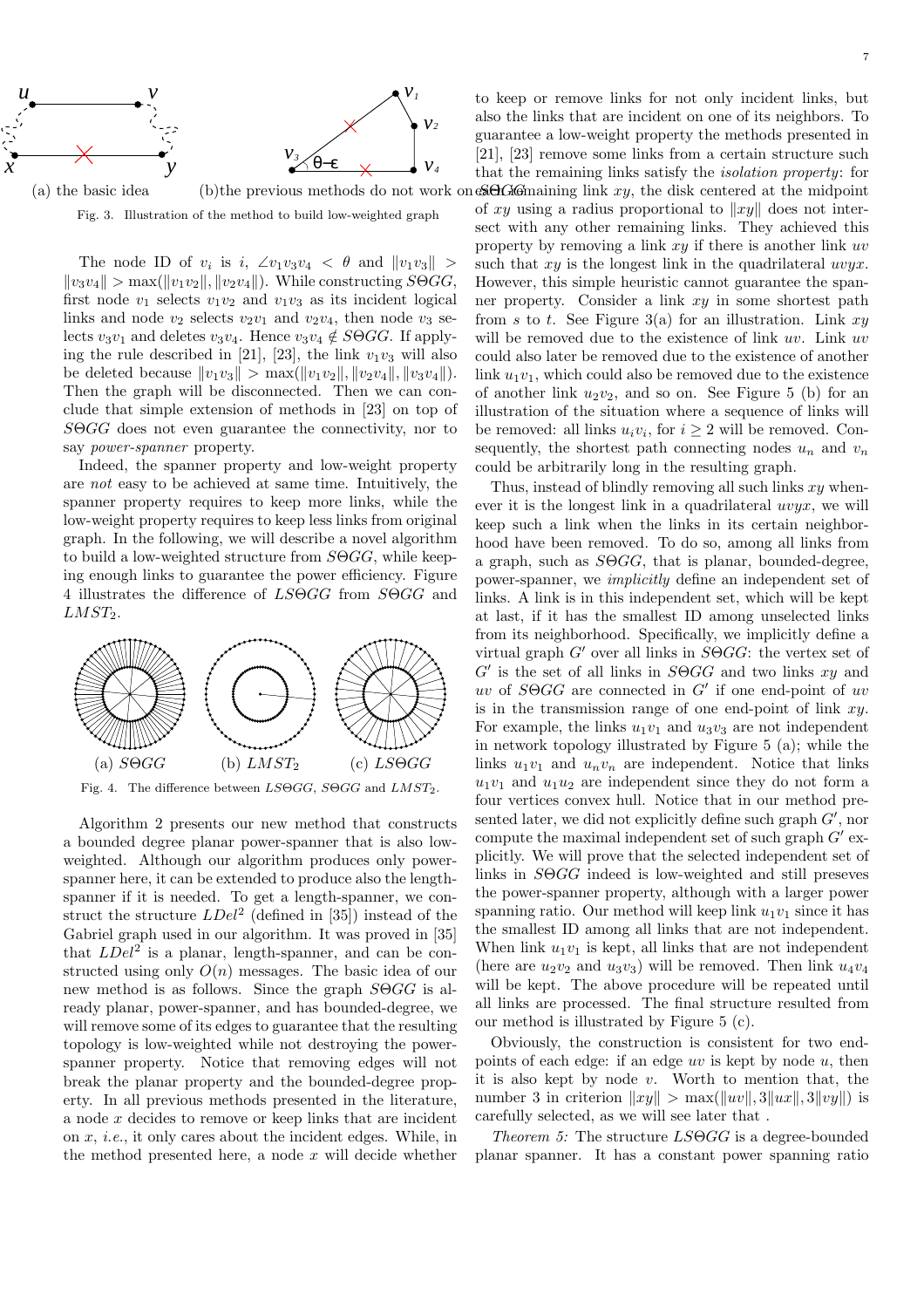

Algorithm 2 Construct LSΘGG: Planar Spanner with Bounded Degree and Low Weight

- 1: All nodes together construct the graph  $S\Theta G$  in a localized manner, as described in Algorithm 1. Then, each node marks its incident edges in  $S\Theta GG$  unprocessed.
- 2: Each node u locally broadcasts its incident edges in SΘGG to its one-hop neighbors and listens to its neighbors. Then, each node  $x$  can learn the existence of the set of 2-hop links  $E_2(x)$ , which is defined as follows:  $E_2(x) = \{uv \in S\Theta GG \mid u \text{ or } v \in N_{UDG}(x)\}.$  In other words,  $E_2(x)$  represents the set of edges in  $S\Theta G$  with at least one endpoint in the transmission range of node x.
- 3: Once a node x learns that its unprocessed incident edge xy has the smallest ID among all unprocessed links in  $E_2(x)$ , it will delete edge xy if there exists an edge  $uv \in$  $E_2(x)$  (here both u and v are different from x and y), such that  $||xy|| > \max(||uv||, 3||ux||, 3||vy||)$ ; otherwise it simply marks edge xy processed. Here assume that uvyx is the convex hull of  $u, v, x$  and  $y$ . Then the link status is broadcasted to all neighbors through a  $message$   $UPDATESTATUS(XY)$ .
- 4: Once a node u receives a message  $UPDATESTrATUS(XY)$ , it records the status of link  $xy$  at  $E_2(u)$ .
- 5: Each node repeats the above two steps until all edges have been *processed*. Let  $LSOGG$  be the final structure formed by all remaining edges in SΘGG.

 $2\rho + 1$ , where  $\rho$  is the power spanning ratio of SOGG. The node degree is bounded by  $k - 1$  where  $k \geq 9$  is a customizable parameter in SΘGG.

Proof: The degree-bounded and planar properties are obviously derived from the SΘGG graph, since we do not add any links in Algorithm 2.

To prove the spanner property, we only need to show that the two endpoints of any deleted link  $xy \in S \ominus GG$  is still connected in LSΘGG with a constant spanning ratio path. We will prove it by induction on the length of deleted links from SΘGG.

Assume  $xy$  is the shortest link of  $S\Theta GG$  which is deleted by Algorithm 2 because of the existence of link uv with smaller length. Obviously, path  $x \leftrightarrow y$  can be constructed through the concatenation of path  $x \leftrightarrow u$ , link uv and path v  $\leftrightarrow$  y, as shown in Figure 3(a). Since  $\|xy\| > \max(\|ux\|, \|vy\|)$  and link xy is the shortest among deleted links in Algorithm 2, we have  $p(x \leftrightarrow u) < \rho ||ux||^{\beta}$ and  $p(v \leftrightarrow y) < \rho ||vy||^{\beta}$ . Hence,  $p(x \leftrightarrow y) < ||uv||^{\beta}$  +

 $\rho \|ux\|^{\beta} + \rho \|vy\|^{\beta} < (2\rho + 1) \|xy\|^{\beta}.$ 

Suppose all the *i*-th  $(i \leq t-1)$  deleted shortest links of SΘGG have a path connecting their endpoints with spanning ratio  $2\rho + 1$ . For the t-th deleted shortest link  $xy \in S \Theta G G$ , according to Algorithm 2, it must have been deleted because of the existence of a link uv: such that  $||xy|| > \max(||uv||, 3||ux||, 3||vy||)$  in a convex hull uvyx. Now, we have  $p(x \leftrightarrow u) < (2\rho + 1) ||ux||^{\beta}$  and  $p(v \leftrightarrow y) < (2\rho + 1) ||vy||^{\beta}$ . Thus,

$$
p(x \leftrightarrow y) = ||uv||^{\beta} + p(u \leftrightarrow x) + p(v \leftrightarrow y) < ||uv||^{\beta} + (2\rho + 1)||u
$$
  

$$
< ||xy||^{\beta} + (2\rho + 1)(||xy||/3)^{\beta} + (2\rho + 1)(||xy||/3)^{\beta} \le (2\rho + 1)(||xy||/3)^{\beta} \le (2\rho + 1)(||xy||/3)^{\beta} \le (2\rho + 1)(||xy||/3)^{\beta} \le (2\rho + 1)(||xy||/3)^{\beta} \le (2\rho + 1)(||xy||/3)^{\beta} \le (2\rho + 1)(||xy||/3)^{\beta} \le (2\rho + 1)(||xy||/3)^{\beta} \le (2\rho + 1)(||xy||/3)^{\beta} \le (2\rho + 1)(||xy||/3)^{\beta} \le (2\rho + 1)(||xy||/3)^{\beta} \le (2\rho + 1)(||xy||/3)^{\beta} \le (2\rho + 1)(||xy||/3)^{\beta} \le (2\rho + 1)(||xy||/3)^{\beta} \le (2\rho + 1)(||xy||/3)^{\beta} \le (2\rho + 1)(||xy||/3)^{\beta} \le (2\rho + 1)(||xy||/3)^{\beta} \le (2\rho + 1)(||xy||/3)^{\beta} \le (2\rho + 1)(||xy||/3)^{\beta} \le (2\rho + 1)(||xy||/3)^{\beta} \le (2\rho + 1)(||xy||/3)^{\beta} \le (2\rho + 1)(||xy||/3)^{\beta} \le (2\rho + 1)(||xy||/3)^{\beta} \le (2\rho + 1)(||xy||/3)^{\beta} \le (2\rho + 1)(||xy||/3)^{\beta} \le (2\rho + 1)(||xy||/3)^{\beta} \le (2\rho + 1)(||xy||/3)^{\beta} \le (2\rho + 1)(||xy||/3)^{\beta} \le (2\rho + 1)(||xy||/3)^{\beta} \le (2\rho + 1)(||xy||/3)^{\beta} \le (2\rho + 1)(||xy||/3)^{\beta} \le (2\rho + 1)(||xy||/3)^{\beta} \le (2\rho + 1)(||xy||/3)^{\beta} \le (2\rho + 1)(||xy||/3)^{\beta} \le (2\rho + 1)(||xy||/3)^{\beta} \le (2\rho + 1)(||xy||/
$$

Thus,  $LS\Theta GG$  has a power spanning ratio  $\leq 2\rho + 1$ .

We then show that graph  $LS\Theta GG$  is low-weighted. To study the total weight of this structure, inspired by the method proposed in [21], we will show that the edges in  $LS\Theta GG$  satisfy the *isolation property* [9].

Theorem 6: The structure LSΘGG is low-weighted.

See the appendix for the proof. We continue to analyze the communication cost of Algorithm 1 and 2. First, clearly, building GG in Algorithm 1 can be done using only  $n$  messages: each message contains the ID and geometry position of a node. Second, to build SΘGG, initially, the number of edges, say p, in Gabriel Graph is  $p \in [n, 3n-6]$ since it is a planar graph. Remember that we will remove some edges from GG to bound the logical node degree. Clearly, there are at most  $2n$  such removed edges since we keep at least  $n - 1$  edges from the connectivity of the final structure. Thus the total number of messages, say  $q$ , used to inform the deleted edges from  $GG$  is at most  $q \in [0, 2n]$ . Notice that  $p - q$  is the edges left in the final structure, which is at least  $n-1$  and at most  $3n-6$ . Thirdly, in the marking process described in Algorithm 2, the communication cost of broadcasting its incident edges (or its neighbors) and updating link status are both  $2(p-q)$ . Therefore the total communication cost is  $n + 4p - 3q \in [5n, 13n]$ . Then the following theorem directly follows.

Theorem 7: Assuming that both the ID and the geometry position can be represented by  $\log n$  bits each, the total number of messages during constructing the structure  $LS\Theta GG$  is in the range of  $[5n, 13n]$ , where each message has at most  $O(\log n)$  bits.

Compared with previous known low-weighted structures [21], [23],  $LS\Theta GG$  not only achieves more desirable properties, but also costs much less messages during construction. To construct  $LSOGG$ , we only need to collect the information  $E_2(x)$  which costs at most 6n messages. Our algorithm can be generally applied to any known degree-bounded pla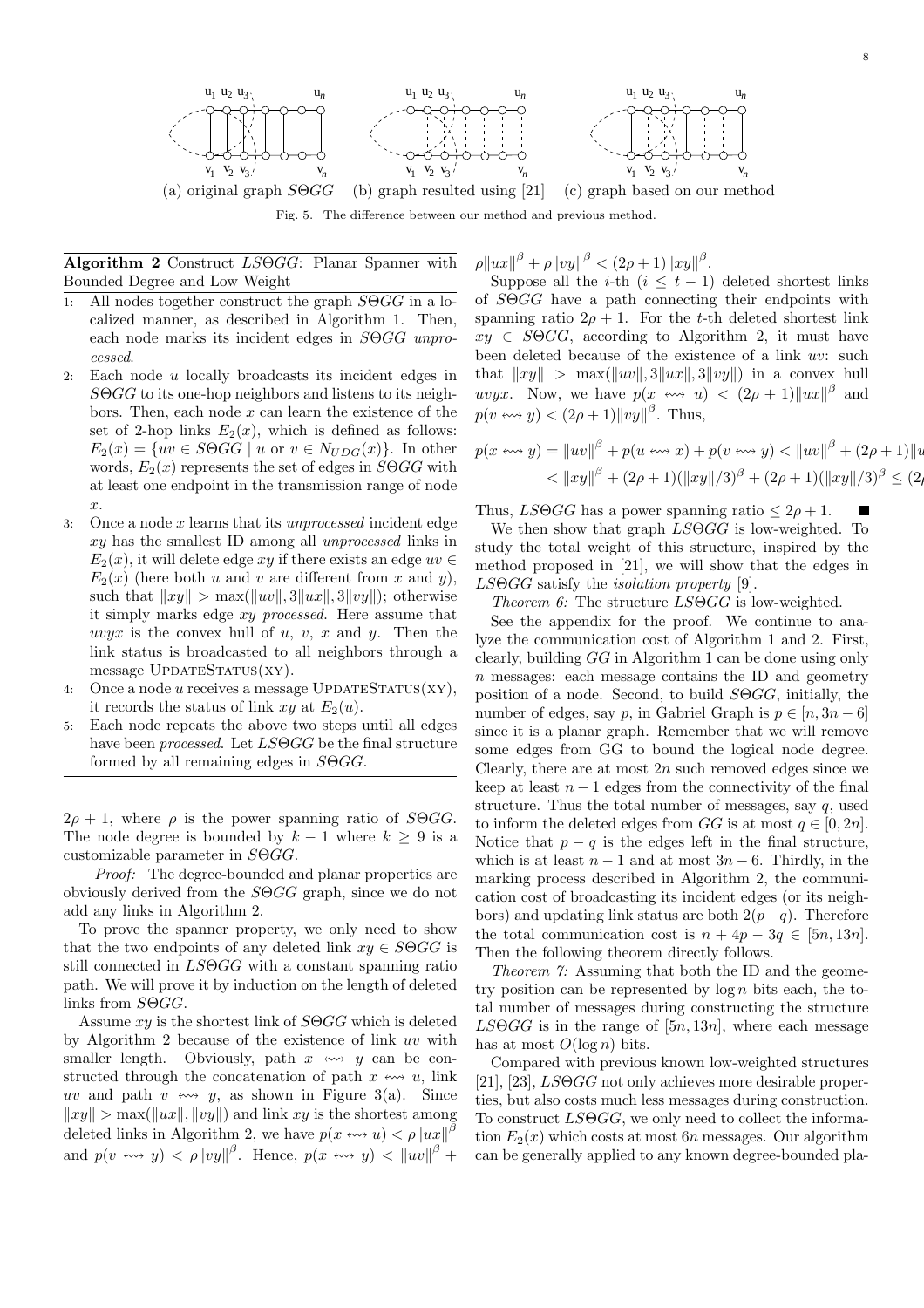nar spanner to make it low-weighted while keeping all its previous properties, except increasing the spanning ratio from  $\rho$  to  $2\rho + 1$  theoretically.

## V. Expected Interference in Random Networks

This section is devoted to study the average physical node degree of our structure when the wireless nodes are distributed according to a certain distribution. For average performance analysis, we consider a set of wireless nodes distributed in a two-dimensional unit square region. The nodes are distributed according to either the uniform random point process or homogeneous Poisson process. A point set process is said to be a uniform random point process, denoted by  $\mathcal{X}_n$ , in a region  $\Omega$  if it consists of n independent points each of which is uniformly and randomly distributed over Ω. The standard probabilistic model of homogeneous Poisson process is characterized by the property that the number of nodes in a region is a random variable depending only on the area of the region, *i.e.*,  $(1)$ The probability that there are exactly  $k$  nodes appearing in any region  $\Psi$  of area A is  $\frac{(\lambda A)^k}{k!}$  $\frac{(A)^k}{k!} \cdot e^{-\lambda A}$ ; (2) For any region  $\Psi$ , the conditional distribution of nodes in  $\Psi$  given that exactly k nodes in the region is *joint uniform*.

Definition 2: Given a structure  $H$ , the adjusted transmission range  $r_H(u)$  is defined as  $\max_{uv \in H} ||uv||$ , *i.e.*, the longest edge of  $H$  incident on  $u$ . The physical node degree  $u$  in  $H$  is defined as the number of nodes inside the disk  $disk(u, r_H(u))$ . The node interference, denoted by  $I_H(u)$ , caused by a node  $u$  in a structure  $H$  is simply the physical node degree of u. The maximum node interference of a structure H is defined as  $\max_u I_H(u)$ . The average node structure *H* is defined as  $\max_u I_H(u)$ . The average interference of a structure *H* is defined as  $\sum_u I_H(u)/n$ .

Theorem 8: For a set of nodes produced by a Poisson point process with density n, the expected maximum node interferences of EMST, GG, RNG and Yao are at least  $\Theta(\log n)$ .

*Proof:* Let  $d_n$  be the longest edge of the EMST of n points placed independently in 2-dimensions according to standard Poisson distribution with density n. In [26], they showed that  $\lim_{n\to\infty} P_r(n\pi d_n^2 - \log n \le \alpha) = e^{-e^{-\alpha}}$ . Notice that the probability  $P_r(n\pi d_n^2 - \log n \leq \log n)$  will be sufficiently close to 1 when  $n$  goes to infinity, while the probability  $P_r(n\pi d_n^2 - \log n \leq -\log \log n)$  will be sufficiently close to 0 when  $n$  goes to infinity. That is to say, with high probability,  $n\pi d_n^2$  is in the range of  $[\log n - \log \log n, 2 \log n]$ .

Given a region with area A, let  $m(A)$  denote the number of nodes inside this region by a Poisson point process with density  $\delta$ . According to the definition of Poisson distribution,  $P_r(m(A) = k) = \frac{e^{-\delta A} (\delta A)^k}{k!}$  $\frac{(\delta A)^n}{k!}$ . Thus, the expected number of nodes lying inside a region with area A is  $E(m(A)) = \sum k \cdot P_r(m(A) = k) = \sum_{k=1}^{\infty} \frac{e^{-\delta A}(\delta A)^k}{k!}$  $\frac{(\delta A)^n}{k!}k =$  $\delta A \sum_{k=1}^{\infty} \frac{e^{-\delta A} (\delta A)^{k-1}}{(k-1)!} = \delta A$ . For a Poisson process with density  $n$ , let  $uv$  be the longest edge of the Euclidean minimum spanning tree, and  $d_n = ||uv||$ . Then, the expectation of the number of nodes that fall inside  $disk(u, d_n)$ is  $E(m(\pi d_n^2)) = n\pi d_n^2$ , which is larger than  $\log n$  almost surely when  $n$  goes to infinity. That is to say, the expected maximum interference of EMST is  $\Theta(\log n)$  for a set of nodes produced according to a Poisson point process. Consequently, the expected maximum node interference of any structure containing EMST is at least  $\Omega(\log n)$ . Thus, the expected maximum node interference of structure GG, RNG and Yao structures are also at least  $\Omega(\log n)$ . A similar analysis can show that all commonly used structures for topology control in wireless ad hoc networks generally have a large maximum node interference even for nodes deployed with uniform random distribution.

Our following analysis will show that the average interference of all nodes of these structures is small for a randomly deployed network. Notice that all our following results also hold for nodes deployed with uniform random distribution.

Theorem 9: For a set of nodes produced by a Poisson point process with density  $n$ , the expected average node interferences of EMST are bounded from above by a constant.

Proof: Consider a set V of wireless nodes produced by Poisson point process. Given a structure G, let  $I_G(u_i)$  be the node interference caused by (or at) a node  $u_i$ , *i.e.*, the number of nodes inside the transmission region of node  $u_i$ . Here the transmission region of node  $u_i$  is a disk centered at  $u_i$  with radius  $r_i = \max_{u_i v \in G} ||u_i v||$ . Hence, the expected average node interference is

$$
E(\frac{\sum_{i=1}^{n} I_G(u_i)}{n}) = \frac{1}{n} E(\sum_{i=1}^{n} I_G(u_i)) = \frac{1}{n} \sum_{i=1}^{n} E(I_G(u_i)) = \frac{1}{n} \sum_{i=1}^{n} E(n\pi r_i^2) = \sum_{i=1}^{n} (\pi r_i^2) \le 2 \sum_{e_i \in G} (\pi e_i^2).
$$

The last inequality follows from the fact that  $r_i$  is the length of some edge in G and each edge in G can be used by at most two nodes to define its radius  $r_i$ .

Let  $e_i$ ,  $1 \leq i \leq n-1$  be the length of all edges of the EMST of  $n$  points inside a unit disk. It was shown in [33] EMST of *n* points inside a unit disk. It was shown in [33] that  $\sum_{e_i \in EMT} e_i^2 \le 12$ . Thus, the expected average node interference of the structure EMST is E( therefore of the structure EMST is  $E(\frac{\sum_{i=1}^{n} I_{EMST}(u_i)}{n_e}) \le$  $2\sum_{e_i \in EMST} (\pi e_i^2) \leq 24\pi$ . This finishes our proof.



 $(a)$  the diamond subtended from link uv (b)any pair of diamonds do not over Fig. 6. The proof illustration of expected average node interference

Theorem 10: The expected average node interferences of LSΘGG are bounded from above by a constant.

Proof: We prove it by showing that in LSΘGG, all the diamonds  $D(uv, \gamma)$  subtended from each link segment  $uv \in LSGGG$  do not overlap with each other, where  $\sin 2\gamma = \frac{1}{3}$ . Here, the diamond  $D(uv, \gamma)$  is defined as the rhombus subtended from a line segment uv, with sides of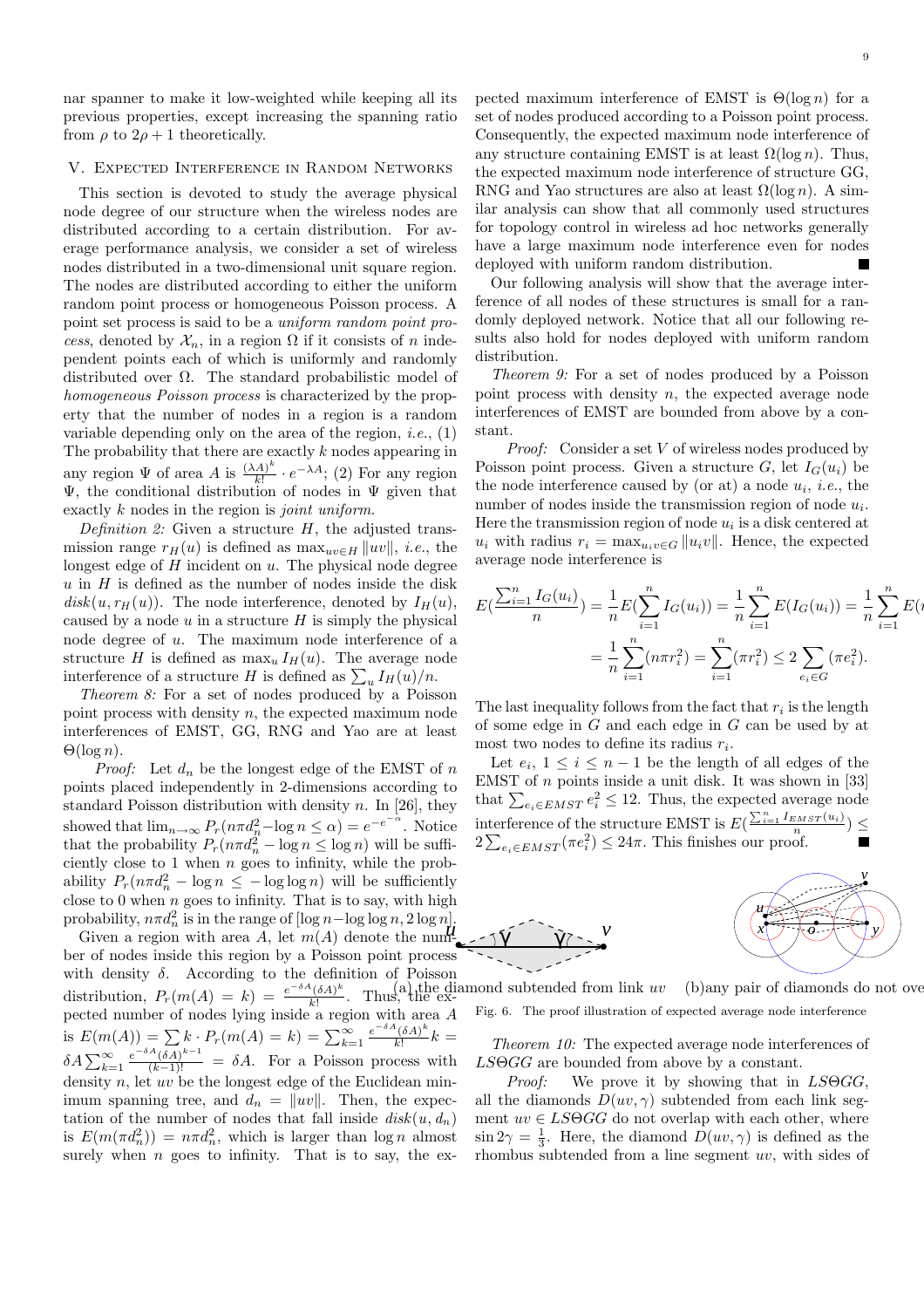length  $\|uv\|/(2 \cos \gamma)$ , where  $0 \leq \gamma \leq \pi/3$  is a parameter. See Figure 6 (a) for an illustration.

Figure 6 (b) illustrates the basic idea of the proof. For any two segments  $uv$  and  $xy$ , we can show that either the angle between them is at least  $2\gamma$  (implies that two diamonds  $D(uv, \gamma)$  and  $D(xy, \gamma)$  do not overlap), or the distance between them is far enough to separate these two diamonds. The detail of the proof is omitted here due to space limit and it is not difficult to verify. It is easy show that the total area of these diamonds is  $rac{\tan \gamma}{2}$ is easy show that the total area of these diamonds is<br>  $\frac{\tan \gamma}{2} \sum_{e_i \in LSGGG} e_i^2 \simeq 0.084 \sum_{e_i \in LSGGG} e_i^2$ . Then we can<br>
show that  $\sum_{e_i \in LSGGG} e_i^2 \leq 12\pi$ . Thus, the expected avshow that  $\sum_{e_i \in L S \Theta GG} e_i \ge 12\pi$ . Thus, the expected average node interference is at most  $2\sum_{e_i \in L S \Theta GG} e_i^2 \le 24\pi$ .

# VI. Performance on Random Networks

In this section we evaluate the performance of our new energy efficient unicast and broadcast topology  $S \Theta G G$  by conducting simulations. In our experiments, we randomly generate a set V of n wireless nodes and  $UDG(V)$ , then test the connectivity of  $UDG(V)$ . If it is connected, we construct different localized topologies on  $UDG(V)$ , including our new topology SΘGG and some well-known planar topologies  $GG$  [10], RNG [32], and  $SYa_0GG$  [31]. Then we measure the sparseness, the power efficiency and the interference of these topologies.

In the experimental results presented here, we generate n random wireless nodes in a  $16 \times 16$  unit squares; the parameter k is set to 9 when we construct  $SYaoGG$  and SΘGG; the transmission range is set to 4 unit. Typically, a unit represents about 50 meters here. We test the power efficiency, and node degree of these planar structures by varying node number from 30 to 300, where 500 vertex sets are generated for each case to smooth the possible peak effects caused by some exception examples. The average and the maximum are computed over all these 500 vertex sets.

#### A. Power Efficiency for Unicast

The most important design metric of wireless network topology is perhaps the power efficiency, as it directly affects both the node and the network lifetime. First, we test power stretch factors of all structures. In our simulations we set power attenuation constant  $\beta = 2$ . Figure 7(a) and (b) summarizes our experimental results of power stretch factors of all these topologies. It shows all power spanners (GG, SY aoGG, SOGG, LSOGG) indeed have small power spanning ratio in practice: less than 1.021, while  $RNG, L MST_2, EMST$  are less power efficient as proved. Hence, for unicast application, we only need compare the performance among power spanners. The average power stretch factors of  $LS\Theta GG$  are at the same level of those of GG though they are sparser and low-weighted.

#### B. Logical Node Degree

In unicast routings, each node is preferred to have bounded number of communication neighbors. Otherwise a node with large degree has to communicate with many nodes directly. This increases the interference and the overhead at this node. The average and maximum logic node degrees of each topology are shown in Figure 7 (c) and (d). It shows that  $S\Theta GG$  and  $LS\Theta GG$  have less number of edges (average node degrees) than SY aoGG and GG. In other words, our new structure is sparser.

## C. Physical Node Degree

Beside the logical node degrees of all these structures, we are also interested in another kind of node degrees, called physical node degrees (or called node interference) and defined as follows. For each node  $u$ , it has a longest link, say uv, in a constructed structure. Then the node interference of u is defined as all nodes w such that  $||uw|| \le ||uv||$ . This is the total number of nodes that could cause direct interference with u. The average and maximum node interference of each topology are shown in Figure 7 (e) and (f). They are higher than the logical node degrees as expected, however they follow the same pattern of curves. Moreover, the possible maximum interference increases slightly when the number of wireless nodes grows. As predicted in section III, both average and maximum node interference of  $S\Theta GG$  are lower than  $SYaoGG$ . The average node interference of LSΘGG is indeed bounded, which is around 6 in our simulations.

# D. Power Assignment for Broadcast

After forming the sparse structures, for broadcast, each node can shrink its transmission energy as long as it is enough to cover the longest adjacent neighbor in the structure. By this way, we define the node transmission power for each node  $u$  in a constructed structure as follows. If u has a longest link, say  $uv$ , in the structure, then the node transmission energy of u is  $||uv||^{\beta}$ . Recall the discussion in section II-B, once a structure is constructed, the broadcast is simple flooding: every node will forward the received broadcast message once to all logical neighbors in the structure. The average and the maximum node transmission energy of each topology are shown in Figure 7 (g) and (h), which decrease as the network density increases as expected.

Moreover, simulation results in all charts also show that the performances of our new topologies LSΘGG are stable when the number of nodes changes.

#### VII. CONCLUSION

Energy conservation is critical to the network performance in wireless ad hoc networks. Topology control has drawn significant research interests from different approaches for energy conservation in wireless ad hoc networks. In this paper, we proposed an efficient algorithm in which all wireless nodes maintain an network topology, called LSΘGG, which is the first known single structure to support both energy efficient unicast and broadcast. We gave distributed method to construct it with  $5n$  to  $13n$ messages. We proved that, for unicast, it has following attractive properties: power spanner, bounded node degree, planar, and low average interference. Furthermore,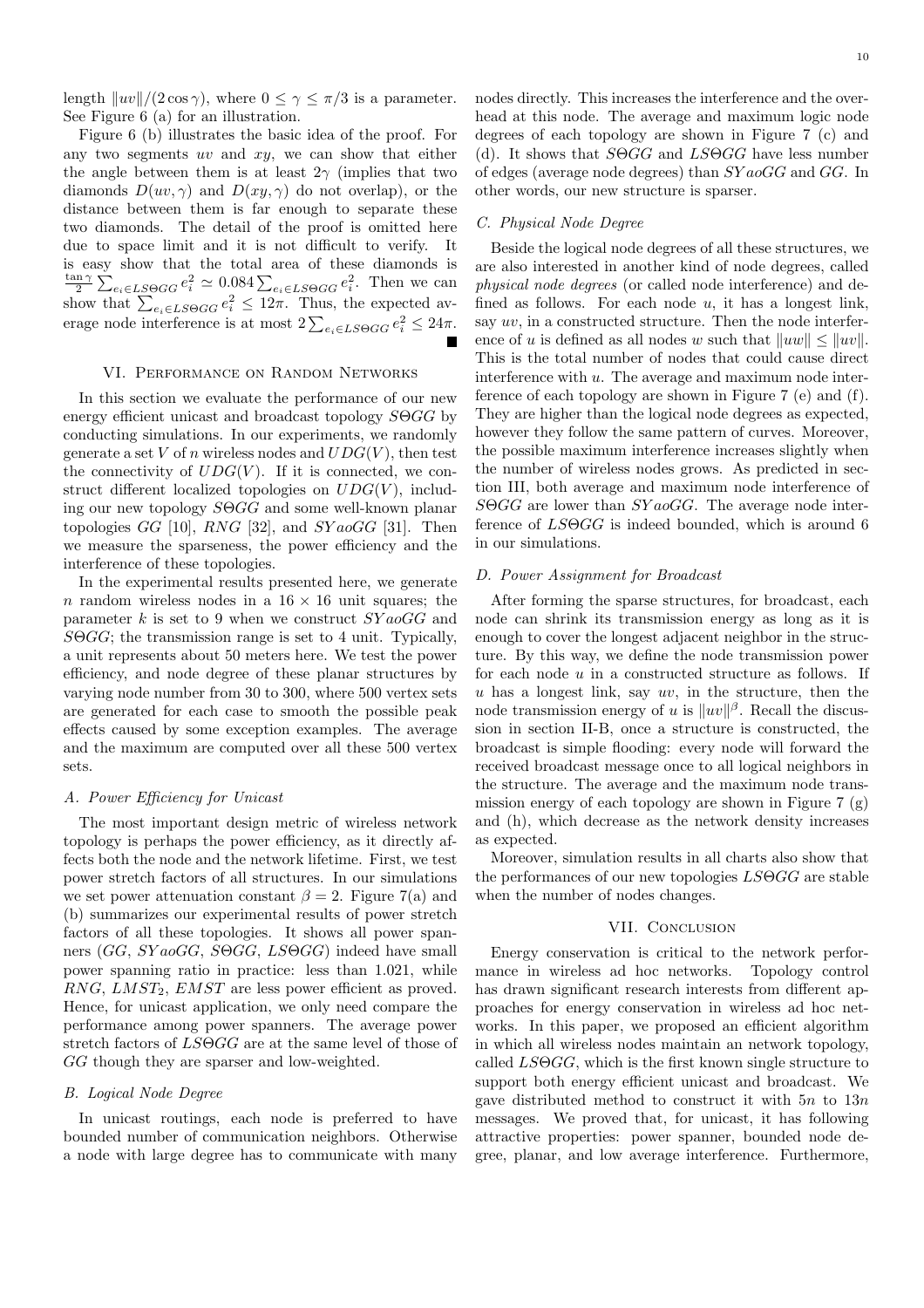

Fig. 7. The average and maximum performances of various structures. (a)(b) average and maximum power spanning ratio; (c)(d) average and maximum logical degree; (e)(f) average and maximum physical degree;  $(g)(h)$  average and maximum node power

the total energy of broadcast based on this structure is also within a constant factor of the power consumption of broadcast based on any locally constructed topology. Previous known localized topology control algorithms can only achieve part of those nice properties, especially, none of them can support both efficient unicast and broadcast simultaneously. There are still lots of challenging questions we did not address in this paper. Throughout this paper, we assumed that the emission power is the major component of the power consumption. In current wireless devices, the emission power is at the same level of the power needed for being idle or to receive packets. It is then necessary to design a structure with theoretically proven worst case performance under this new energy model when the receiving power is not negligible. We also leave it as a future work to design an energy efficient unicast and broadcast routing protocol, utilizing the desirable properties of this unified communication structure.

#### **REFERENCES**

- [1] I.F Akyildiz, W. Su, Y. Sankarasubramaniam, and E.Cayirci. A survey on sensor networks. IEEE Communications Magazine, 40(8):102–114, August 2002.
- [2] P. Bose, P. Morin, I. Stojmenovic, and J. Urrutia. Routing with guaranteed delivery in ad hoc wireless networks. ACM/Kluwer Wireless Networks, 7(6):609–616, 2001. 3rd int. Workshop on Discrete Algorithms and methods for mobile computing and communications, 1999, 48-55.
- [3] P. Bose, J. Gudmundsson, and M. Smid. Constructing plane spanners of bounded degree and low weight. In Proceedings of European Symposium of Algorithms, 2002.
- [4] M. Burkhart, P. Von Rickenbach, R. Wattenhofer, and A. Zollinger. Does topology control reduce interference. In ACM MobiHoc, 2004.
- [5] G. Calinescu. Computing 2-hop neighborhoods in ad hoc wireless networks. In ADHOC-NOW, 2003.
- [6] J. Cartigny, D. Simplot, and I. Stojmenovic. Localized minimum-energy broadcasting in ad-hoc networks. In IEEE IN-FOCOM, 2003.
- [7] X. Cheng, A. Thaeler, G. Xue, and D. Chen. TPS: A timebased positioning scheme for outdoor wireless sensor networks. In Proceedings of the 23nd Annual Joint Conference of the IEEE Computer and Communications Societies (INFOCOM). 2004.
- [8] A. Clementi, P. Crescenzi, P. Penna, G. Rossi, and P. Vocca. On the complexity of computing minimum energy consumption broadcast subgraphs. In 18th Annual Symposium on Theoretical Aspects of Computer Science, LNCS 2010, pages 121-131, 2001.
- [9] G. Das, G. Narasimhan, and J. Salowe. A new way to weigh malnourished euclidean graphs. In ACM Symposium of Discrete Algorithms, pages 215–222, 1995.
- [10] K.R. Gabriel and R.R. Sokal. A new statistical approach to geographic variation analysis. Systematic Zoology, 18:259–278, 1969.
- [11] W. R. Heinzelman, J. Kulik, and H. Balakrishnan. Adaptive protocols for information dissemination in wireless sensor networks. In The Fifth Annual ACM/IEEE International Conference on Mobile Computing and Networking (ACM/IEEE Mobi-Com '99), pages 174–185, Seattle, Washington, August 1999.
- [12] L. Hu and D. Evans Localization for mobile sensor networks. In Proceedings of the 10th ACM Annual International Conference on Mobile Computing and Networking (MobiCom). 2004.
- [13] C. Intanagonwiwat, R. Govindan, D. Estrin, J. Heidemann, and F. Silva. Directed diffusion for wireless sensor networking. IEEE/ACM Transactions on Networking, 11(1), Feburary 2003.
- [14] D. B. Johnson, D. A. Maltz, Y.-C. Hu, and J. G. Jetcheva. The dynamic source routing protocol for mobile ad hoc networks. IETF Internet Draft, November 2001. draft-ietf-manetdsr-06.txt.
- [15] B. Karp and H.T. Kung. Gpsr: Greedy perimeter stateless routing for wireless networks. In Proc. of the ACM/IEEE International Conference on Mobile Computing and Networking (MobiCom), 2000.
- [16] L. M. Kirousis, E. Kranakis, D. Krizanc, and A. Pelc. Power consumption in packet radio networks. Theoretical Computer Science, 243:289–305, 2000.
- [17] L. Kleinrock and J. Silvester. Optimum transmission radii for packet radio networks or why six is a magic number. In Proceedings of the IEEE National Telecommunications Conference, pages 431–435, 1978.
- [18] F. Kuhn, R. Wattenhofer, and A. Zollinger. Asymptotically optimal geometric mobile ad-hoc routing. In International Workshop on Discrete Algorithms and Methods for Mobile Computing and Communications (DIALM), 2002.
- [19] F. Kuhn, R. Wattenhofer, and A. Zollinger. Worst-case optimal and average-case efficient geometric ad-hoc routing. In ACM Int. Symposium on Mobile Ad-Hoc Networking and Computing (MobiHoc), 2003.
- [20] L. Li, J. Y. Halpern, P. Bahl, Y.-M. Wang, and R. Wattenhofer. Analysis of a cone-based distributed topology control algorithms for wireless multi-hop networks. In PODC:ACM Symposium on Principle of Distributed Computing, 2001.
- X.-Y. Li. Approximate mst for UDG locally. In COCOON, 2003.
- [22] X.-Y. Li, P.-J. Wan, Y. Wang, and O. Frieder. Sparse power